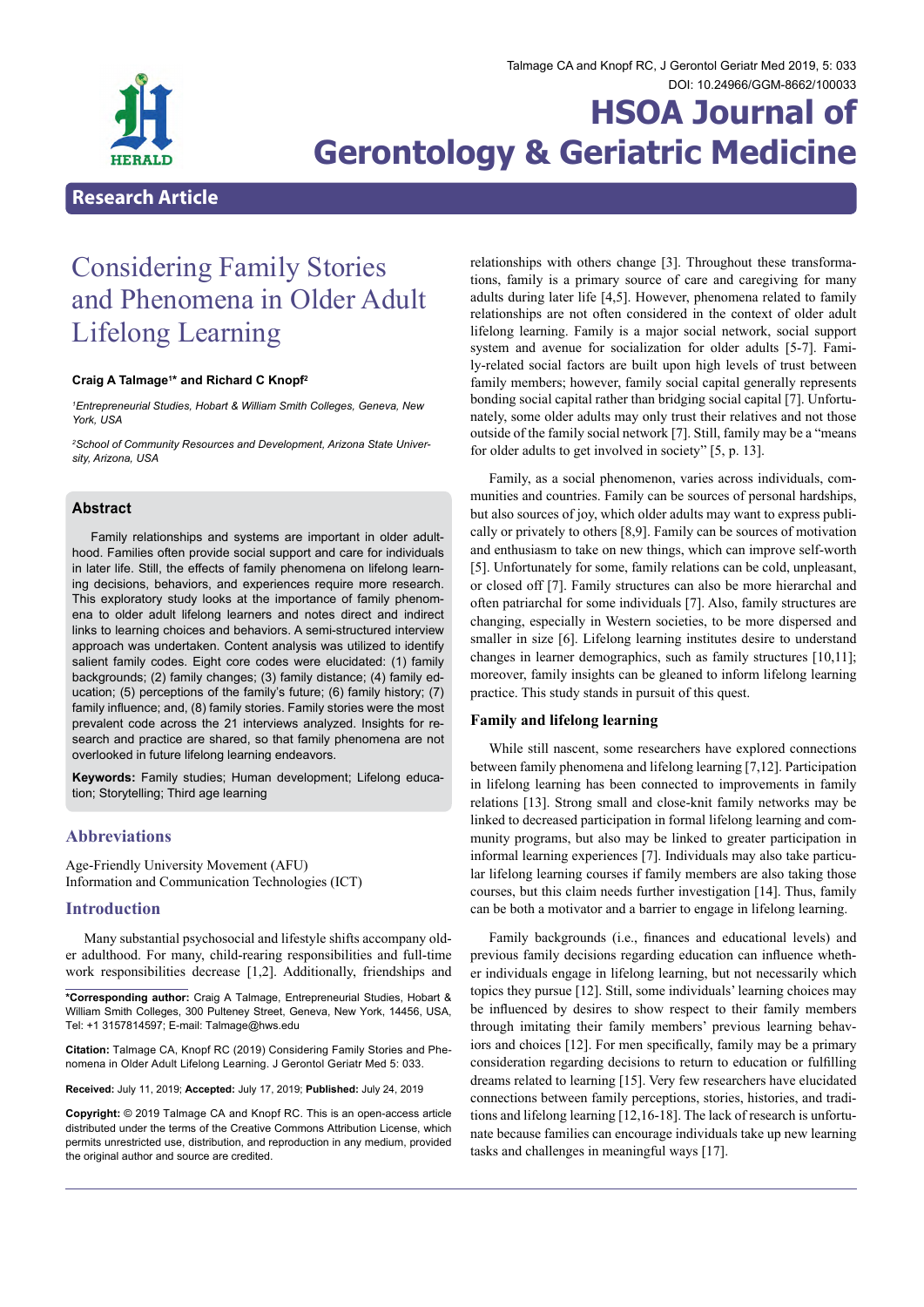**Citation:** Talmage CA, Knopf RC (2019) Considering Family Stories and Phenomena in Older Adult Lifelong Learning. J Gerontol Geriatr Med 5: 033.

Family has been connected to generativity - "an interest in establishing and guiding the next generation" [19, p. 267] - in older adulthood [18]. Maintaining family values and traditions can be important pieces of productive ageing and well-being for older adults; these family values and traditions are passed down through family practices [12]. For some, family objects are important, such as heirlooms, photographs, pictures, among others [18]. For others, family lineage is important [18]. Thus, lifelong learners may want to chronicle and share multiple family phenomena with future generations.

#### **Family in lifelong learning**

Lifelong learning practice has incorporated family phenomena into curricula in different ways. Investigating family histories and genealogy are popular topics in lifelong learning programs [20-22]. Autobiographies, storytelling, life histories, life-story writing and memoir writing are other popular topics [23]. These approaches have been linked to higher levels of cognitive and social well-being for older adults [24]. Among these topics, lifelong learners investigate, reflect, draw and write about their families. Again, these stories can be shared with family members and non-family members alike.

In the same light of sharing, intergenerational learning has been and can be an approach for examining family phenomena. Family histories and trees can be created and shared [20]. Intergenerational learning can unite families, strengthen family ties, and transmit values, traditions and cultures between older and younger generations [25]. Information and Communication Technologies (ICT) can help individuals stay connected with family members and re-tool, but still keep up, their family traditions [6]. ICT has been posited as a tool for decreasing barriers to lifelong learning and increasing age-friendliness [26]. Some researchers have suggested that caregivers for older adults in their later years (e.g., family members) could be welcomed into their loved ones' lifelong learning experiences [27]. For lifelong learning institutes, intergenerational learning helps create more age-friendly universities [28]; however, age-friendly places for families or multiple generations of family members have not been considered much in the age-friendly university movement [11]. Additionally, intergenerational learning with family members must include an understanding of each learner's role in and relationships with their family [29].

#### **Towards the current study**

Lifelong learning institutes should seek to better understand the importance of family to their lifelong learners in research and practice. This study aims to help both researchers and practitioners to better understand the importance of family phenomena to lifelong learners. The study explores family topics, such as: past, current, and perceived future family situations; family backgrounds and histories; family education levels; potential influences of family on lifelong learning choices and experiences; family stories; and, future perceptions of family.

#### **Materials and Methods**

#### **Data collection**

A series of 26 interviews with older adult lifelong learners (of ages 50+ ) were conducted between January and June 2017. All interviews were with members of an Osher Lifelong Learning Institute at a major

southwestern United States university. Seventeen interviewees identified as women and nine interviewees identified as men. The original purpose of the study was to examine the big and beautiful questions lifelong learners pursue in older adulthood [30,31]. Interviewees were audio recorded during the interview after receiving their permission to be recorded and informed consent to be interviewed for the study. Interviews generally lasted between 20 and 80 minutes; the average audio record was 48 minutes in length.

The researchers selected the interviewees based on the interviewees' high levels of involvement in the Osher Lifelong Learning Institute's offerings. The researchers solicited recommendations from the institute's staff and its fundraising committee. One of the study researchers visited classes to meet and recruit potential interviewees for the study. The study was exploratory in nature, and a semi-structured interview format was used, which is common in qualitative research [32]. Interviewees throughout the interviews were prompted to discuss the major big and beautiful questions they held across various points in their lives (e.g., childhood, career, retirement, etc.,). They were to consider lifelong learning as a concept and practice in their answers as well. They were also asked to share what legacy they might leave behind to future generations, which was often cast as giving a graduation address. This specific prompt usually came at the beginning of the interviews to help build rapport, and comfort between the interviewees and the interviewer. The informal and loose structure of the interview script allowed the interviews to vary across many topics and themes.

This exploratory study specifically speaks to the overarching theme of family and the lifelong learners' diverse expressions and concepts regarding family that emerged during the interviews. The overarching study regarding big and beautiful questions did not intend to explore family phenomena and potential connections between such phenomena and lifelong learning. This particular study arose from the consistent observation of family themes and stories found across 21 out of the 26 interviews undertaken in the initial study [31]. What follows is an attempt to categorize and discuss family phenomena and their place in lifelong learning research and practice, so that more family-focused research can be undertaken in the future and current lifelong learning practice can be improved by considering family-related elements.

#### **Data analysis**

This study analyses the content of audio recordings from 21 of those interviews, because of the original 26, these interviewees specifically mentioned family-related themes during the course of their interviews. GoTranscript (<https://gotranscript.com>) was used to transcribe the interviews from audio-files to digital document files (\*.docx). Coding of overarching themes and subthemes were done using Microsoft Word and MAXQDA (version 2018), a qualitative data analysis software program. Content analysis allowed qualitative data to be transformed into overarching categories, which then were depicted using descriptive quantitative statistics and methods [33].

The researchers employed strategies for rigor and trustworthiness in their analysis. These included research reflexivity and thick descriptions, which are appropriate strategies for rigor in qualitative research [34]. The research team engaged in peer debriefing [34] during the coding process via phone, email, or in-person. After multiple read-throughs of the identified comments related to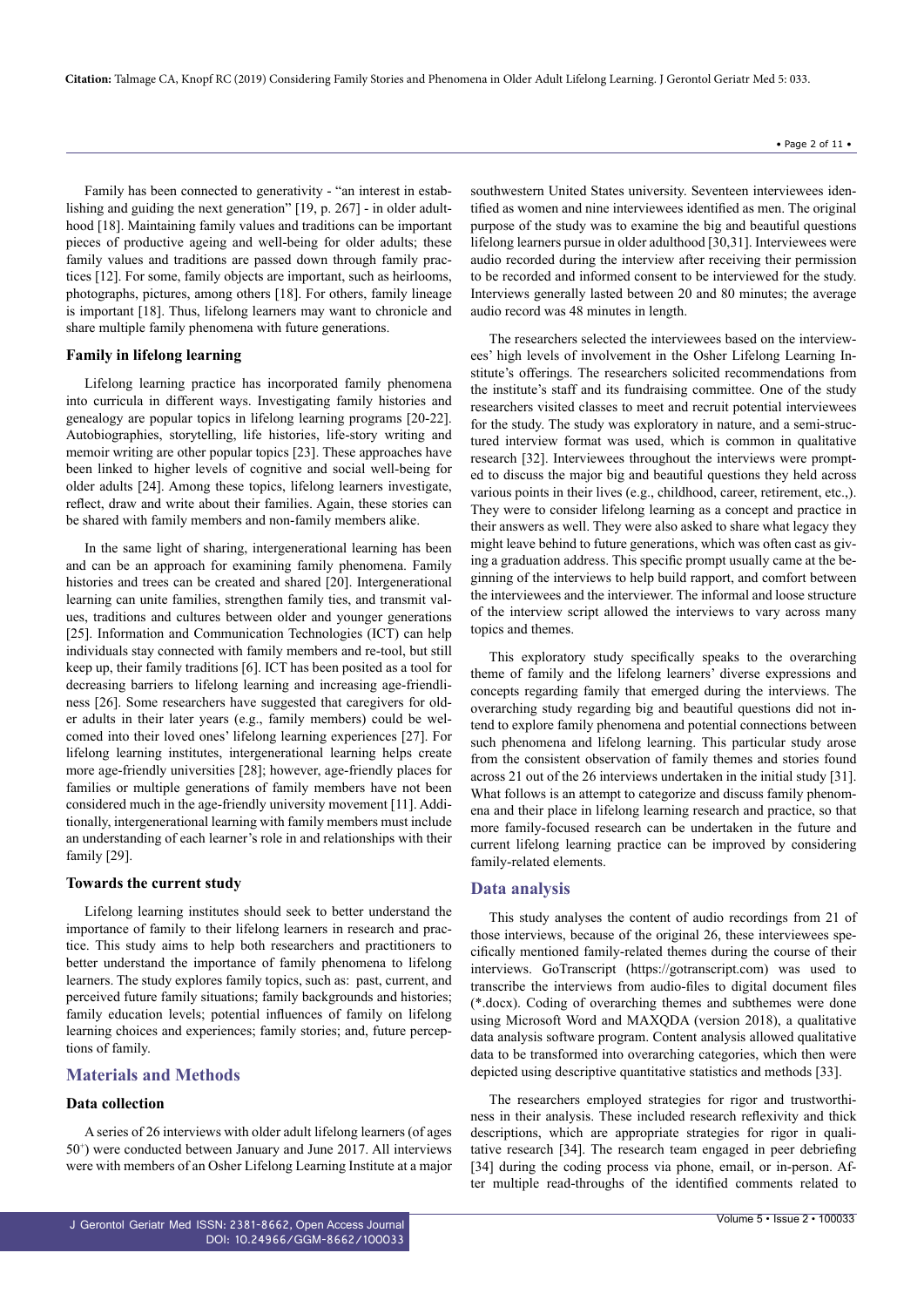family, the researchers elucidated eight core codes: (1) Backgrounds; (2) Changes; (3) Distance; (4) Education; (5) Future; (6) History; (7) Influence; and, (8) Stories. These eight core codes were used to categorize interviewee comments and to identify any sub-codes within these eight areas. These comments, sub-codes, and their possible connections to lifelong learning are showcased in the results section, and their importance is highlighted in the discussion section.

### **Results**

The aforementioned codes ranged in their prevalence across the 21 interviewees and within each transcribed interview. Table 1 shows the prevalence of the codes across and within the interviews. The codes were demonstrated between six to nine times across the 21 interviews (mean  $= 7.5$ ; median  $= 8$ ). Within each of the 21 interviews, interviewees showcased, on average (mean), 2.86 (35.75%) of the eight family codes. The median number of codes demonstrated per interviewee was two; however, one interviewee mentioned all eight codes, and ten interviewees demonstrated three or more codes during their interviews. The results hereafter are organized based on prevalence (high to low) of the eight core codes across interviews. They are ordered as such: (1) family stories (9 interviews); (2T) family backgrounds (8 interviews); (2T) family influence; (2T) perceptions of the family's future (8 interviews); (2T) family history (8 interviews); (3) family changes (7 interviews); (4T) family distance (6 interviews); and, (4T) family education (6 interviews). Again, some codes tied (T) in prevalence. Furthermore, potential sub-codes are noted as well in the results, but they are highlighted further in the discussion section.

#### **Family stories**

Family stories were most prevalent across interviews and most

elaborated upon within the interviews. Interviewees shared nostalgic stories regarding their childhood home lives. Stories regarding parents were more frequent than stories concerning other family members. One interviewee shared, "When I was really little we lived on an acreage and had chickens. I've missed that for sure, that connection to the earth and growing things" (INT 3). A different interviewee reflected, "I was a neighborly guy as a boy, or any other times, living in a little town of 1,200 people. I was raised in that kind of a community, people cared for each other" (INT 9). Another stated: "I was excited especially in the summer about going swimming in the lake. That was my day, to go down to the lake, go swimming, go on the raft and then come home and have dinner that my mom cooked for me and the family. I had a good life as a youngster living in the suburbs of Chicago and in the 50s and 60s" (INT 4).

A different interviewee shared: "When I was young and growing up, I was probably in the most idyllic setting there could be. A small town…my mother continues to tell me how great a town it was but it suffocated me…Because it was so small. Probably at the time maybe 6,000 people, 7,000. In its heyday, probably 10,000. So we're talking small. But everybody knew my family" (INT 7).

Interviewee stories reflected gratitude towards parents and upbringings, even if they did not enjoy everything about where they were from. One interviewee (INT 9) spoke about the resilience of their father during the Great Depression and how their father was able to make a viable living in farming and agriculture to support their family. The following comments further showcase such notions of gratitude.

| Codes                   | <b>Backgrounds</b> | <b>Changes</b> | <b>Distance</b> | Education   | Future       | <b>History</b> | Influence   | <b>Stories</b> | <b>Total Prevalence</b> | % of Codes |
|-------------------------|--------------------|----------------|-----------------|-------------|--------------|----------------|-------------|----------------|-------------------------|------------|
| INT <sub>9</sub>        | X                  | X              | X               | X           | $\mathbf{X}$ | X              | X           | X              | 8                       | 100.00%    |
| <b>INT 21</b>           | $\mathbf x$        | $\mathbf X$    | $\mathbf X$     | $\mathbf X$ |              | $\mathbf X$    | $\mathbf x$ |                | 6                       | 75.00%     |
| INT <sub>3</sub>        | $\mathbf x$        |                | $\mathbf X$     | $\mathbf X$ |              | $\mathbf X$    |             | X              | 5                       | 62.50%     |
| <b>INT 10</b>           |                    | $\mathbf x$    |                 | $\mathbf X$ |              |                | $\mathbf X$ | $\mathbf X$    | $\overline{4}$          | 50.00%     |
| <b>INT 15</b>           |                    |                | $\mathbf X$     |             | $\mathbf x$  |                | $\mathbf X$ | $\mathbf X$    | $\overline{4}$          | 50.00%     |
| INT <sub>5</sub>        |                    |                |                 | $\mathbf X$ |              | $\mathbf X$    | $\mathbf X$ | $\mathbf x$    | $\overline{4}$          | 50.00%     |
| INT <sub>4</sub>        | $\mathbf X$        | $\mathbf X$    |                 |             |              |                |             | $\mathbf x$    | $\overline{3}$          | 37.50%     |
| INT <sub>7</sub>        | $\mathbf x$        | $\mathbf x$    |                 |             |              |                |             | $\mathbf x$    | $\mathbf{3}$            | 37.50%     |
| <b>INT 11</b>           |                    |                |                 |             | $\mathbf x$  | $\mathbf X$    | $\mathbf X$ |                | $\overline{3}$          | 37.50%     |
| <b>INT 24</b>           | $\mathbf x$        | $\mathbf x$    |                 |             |              |                |             | $\mathbf x$    | $\overline{\mathbf{3}}$ | 37.50%     |
| <b>INT 13</b>           |                    |                |                 |             | $\mathbf X$  |                | $\mathbf X$ |                | $\overline{2}$          | 25.00%     |
| <b>INT 18</b>           | $\mathbf x$        |                |                 |             | $\mathbf x$  |                |             |                | $\overline{2}$          | 25.00%     |
| <b>INT 19</b>           |                    |                |                 |             | $\mathbf X$  | $\mathbf x$    |             |                | $\overline{2}$          | 25.00%     |
| <b>INT 22</b>           | $\mathbf x$        |                |                 |             | $\mathbf X$  |                |             |                | $\overline{2}$          | 25.00%     |
| <b>INT 23</b>           |                    |                | $\mathbf X$     |             |              | $\mathbf X$    |             |                | $\overline{2}$          | 25.00%     |
| INT <sub>8</sub>        |                    |                |                 | $\mathbf X$ |              | $\mathbf X$    |             |                | $\overline{2}$          | 25.00%     |
| INT <sub>6</sub>        |                    | $\mathbf X$    |                 |             |              |                |             |                | $\mathbf{1}$            | 12.50%     |
| <b>INT 12</b>           |                    |                |                 |             |              |                |             | $\mathbf X$    | $\mathbf{1}$            | 12.50%     |
| <b>INT 14</b>           |                    |                |                 |             | $\mathbf X$  |                |             |                | $\mathbf{1}$            | 12.50%     |
| <b>INT 16</b>           |                    |                |                 |             |              |                | $\mathbf X$ |                | $\mathbf{1}$            | 12.50%     |
| <b>INT 20</b>           |                    |                | $\mathbf X$     |             |              |                |             |                | $\mathbf{1}$            | 12.50%     |
| <b>Total Prevalence</b> | $8\,$              | $\tau$         | 6               | 6           | $\,$ 8 $\,$  | 8              | 8           | 9              |                         |            |
| % of Interviews         | 38.10%             | 33.33%         | 28.57%          | 28.57%      | 38.10%       | 38.10%         | 38.10%      | 42.86%         |                         |            |

**Table 1:** Prevalence of family codes across and within interviews.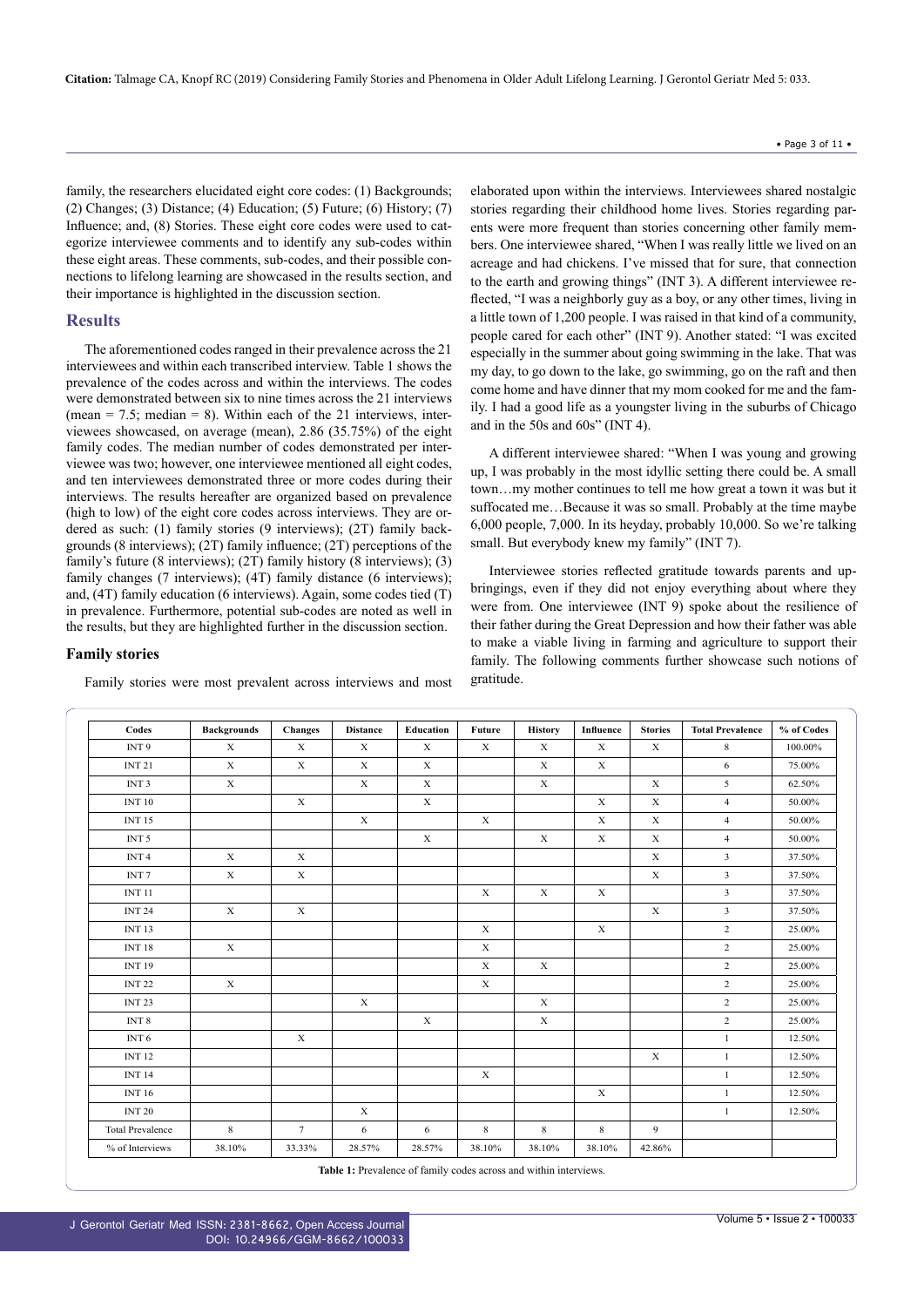**Citation:** Talmage CA, Knopf RC (2019) Considering Family Stories and Phenomena in Older Adult Lifelong Learning. J Gerontol Geriatr Med 5: 033.

"My parents- great role models…They're both passed away but- bless their hearts today because they got us-- all six of us on a great start?…They basically spent their time growing and building a family of six, which was very difficult time wise, financially, and everything else" (INT 5). "But I was finding no comfort in the smallness of people knowing me. I don't know what it was. I have no idea why that happened. And it wasn't that I had a bad childhood. My parents were very supportive. I had a Pollyanna upbringing. But there was more than that, and who knows how'd that happened" (INT 7).

Other interviews saw their parents as role models, but imperfect role models. Two interviewees shared: "My dad…cared for people. If he said he'd do something, he did it. The ethic of life. I think, that was him. My mother was very sensitive woman and she was reclusive, but she still cared for people. My dad was a gregarious kind of guy… He'd speak to everybody. You know everybody and you want to, partly, because he was a super salesman. That's how he got things done" (INT 9). "My dad worked and he was a role model for me. He'd get up every day, trip down to Chicago or come on back, my mom and dad you're growing up, depression in World War II set a good example for me and I think I learned a lot from that. I just kind of flowed with the flow" (INT 4).

One interviewee directly connected their family stories to their current interests, including lifelong learning interests. This interviewee shared how their younger experiences with their father linked to their current interests regarding technology. The interviewee noted that their father's "capability and curiosity on the mechanical electromechanical side of things which allows me to stay somewhat up to date on the technology stuff today because I kept that up over time" (INT 5). The interviewee's father dealt with electronics tech in World War II (WWII) and later was an engineer at Kodak. With their father, the interviewee took apart electronics, learned house wiring, repaired devices that seemed irreparable, and built a radio, all of which reinforced their intrigue with electronics. Fittingly, the interviewee noted, "I could go along and build my knowledge, which builds enthusiasm at the same time" (INT 5). The interviewee saw both their parents somewhat as teachers, not formal teachers, but informal teachers.

Not all stories were nostalgic. Some stories included interviewee's reflections regarding the communities in which they were raised. One interviewee shared: "I lived in a little town that was very segregated. There weren't many black folks in there, but there was no school for them. They had a colored school. If they wanted to go to high school, they had to go about 40 miles away to a high school…I was raised in there, but I never did understand it. Of course, immediately, I became wide-open to any and everybody, because I just did. I was at the University of Missouri in [the early 1950s] when the student body voted on whether black students could go to the gym and the showers at the gym…I was there. Now, the student voted [for], of course. They were way ahead of the politicians" (INT 9).

Aside from stories of parents and upbringings, some interviewees shared stories regarding children (e.g., INT 10; 15; 24) and grandchildren (e.g., INT 12). One interviewee shared a story of their child's challenges with mental illness, specifically during their child's teenage years (INT 15). Another parent reflected: "I stayed in the house and raised the kids. As I would tell my life story, certainly, my life was transformed by my parenthood and everything about it. I don't regret one damn minute of it…either the parenting or the service, heavily involved with my daughter and son both" (INT 24).

One interviewee shared stories of competing with their siblings for their parent's attention (INT 9). Other family stories included important life moments, such as the birth of a child, meeting a spouse, and the death of a spouse (INT 10). Despite the prevalence of family stories across the interviews, only one interviewee noted writing down their family stories (INT 9).

#### **Family backgrounds**

Family backgrounds were prevalent focal points across the interviews. Interviewees noted the locations of family members (distance is discussed later), sizes of their families, and their positions (e.g., oldest sibling or only child) in their families; however, these references did not contain much elaboration. Stories focusing on parents' backgrounds generally discussed fathers more than mothers. Interviewees connected their family backgrounds to the persons they are today in both positive and negative ways. One interview noted, "I've always been an optimistic person…I'm getting a lot of that from my especially my sainted Irish mother; she was always optimistic in the face of troubles and travail" (INT 4). This individual felt great encouragement during their young life stating: "Young life had it, had a great home life, good role models, encouragement along the way with the things that I wanted to do or attempt to do, attempt to do and fail, start again do something else and I think that was pivotal in my outlook on the future" (INT 4).

Another highlighted, "EQ, emotional intelligence, and that kind of stuff, I am really bad. My dad was horrible. My mom is not good. I see it in them. I don't think I learned that yet" (INT 18). This individual went on further: "I develop bad relationships and then I don't know how to fix them. I'm pretty happy. I'm pretty used to people not liking me. I think I'm good at being in situations. I think people that grew up in families that aren't going good, you have a high tolerance for bad situations...My parents separated, but didn't divorce" (INT 18).

Another interviewee discussed divorce and re-marriage (INT 24). Both interviewees noted that divorce and re-marriage are not as accepted during the time and in the communities in which their parents lived.

Interviewees provided reflections on their parents' backgrounds, often regarding the resilience of their families. One interviewee stated, "To this day, both [spouse] and I, we'd marvel at how my mother picked herself up and life goes on" (INT 7). This interviewee further reflected, "I think you have to accept that you don't know what's going to happen and be open enough to be prepared for it" (INT 7). Another interviewee noted: "[My dad] worked until he was 82 or 83?, then he died at 84. He's that kind of guy, he wasn't worried about retiring. He just kept going. That generation, generally, had to do that to survive. To get through the depression was a terrible test, the response, tenacity and work ethic and everything. His father was a well-known good man, a son of a Civil War veteran who shouldn't even been in the war. He was a smart man and a good farmer. You watch those genes and you think, 'What a stroke of luck.' It's hard to overcome that" (INT 9).

Another interviewee shared that the individual's father's military experience in WWII and views on the Korean War led their father to discourage military service and encourage them to go to college (INT 21). Another interviewee shared their father's anxiety regarding trying to live beyond the age of their grandfather (INT 24). Another interviewee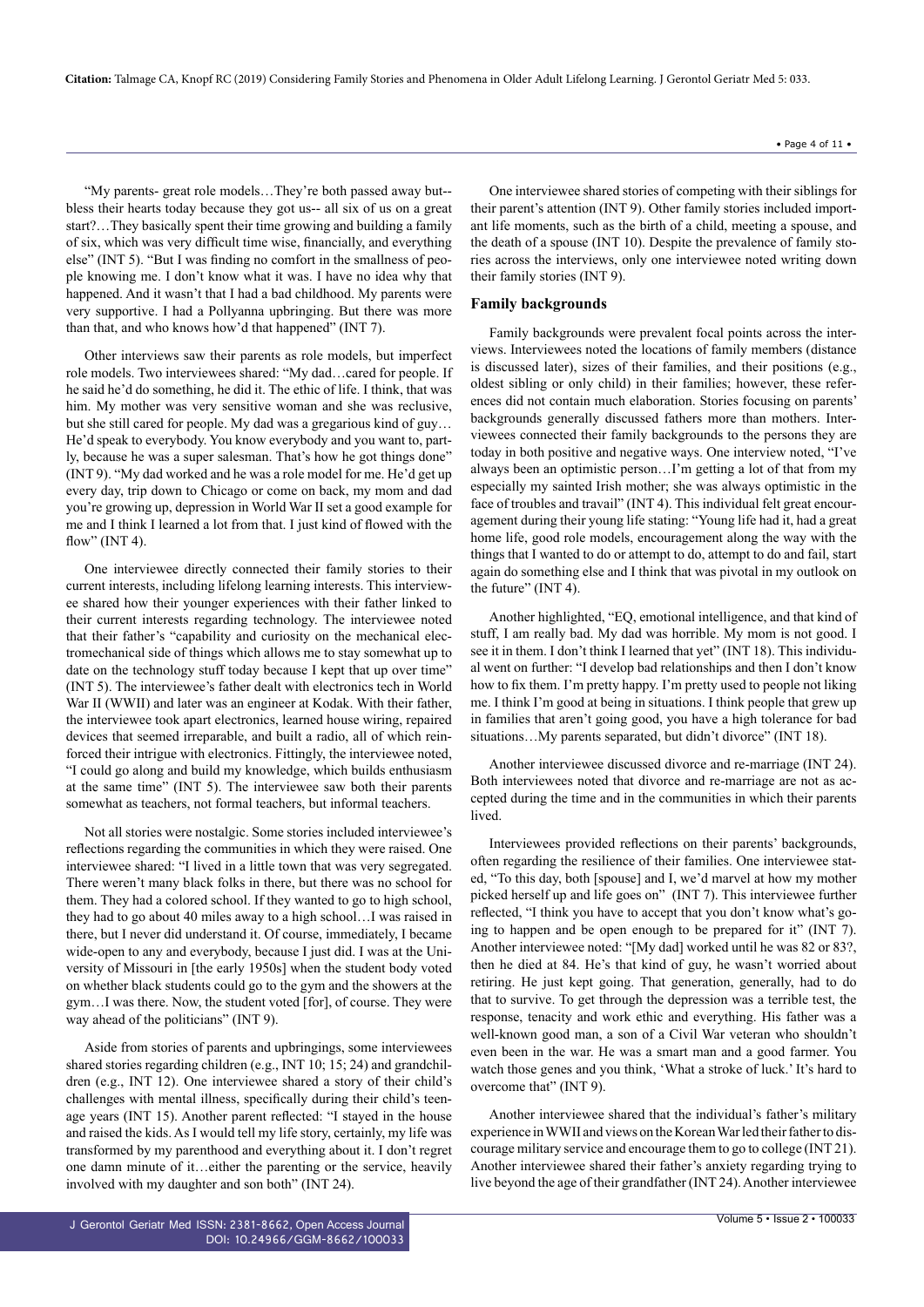shared that they wanted their family's work ethic to be passed on to their children (INT 22). Family backgrounds appeared to create benchmarks for success for some individuals. Again, the backgrounds shared also appeared related to the interviewees' current decisions and behaviors. Fittingly, one interviewee (INT 7) noted that they would like to study family dynamics to better understand their own family as they discussed the death of their father and their 90<sup>+</sup>-year-old mother.

#### **Family influence**

Particular influences of family members and family dynamics on learning were prevalent across the interviews. One interviewee shared that learning was an expectation in their family. "There was always an expectation that you would learn and do well. Didn't ever think about not doing that" (INT 9). For this individual, family helped them make meaning out what they learned. One interviewee decided to study math to rebel against their father. They noted, "When I majored in math, that was my way of rebelling. I told my father, 'Well, I can be a math teacher.' I'm glad my daughters grew up later and didn't have those same restrictions" (INT 11). As already noted, another interviewee's father did not want him to go into the military, but to go to college. This individual stated that their father "was a dominant force in our family. He insisted that I go on to college" (INT 21).

One interviewee shared the influence of their brother on their decisions, including learning decisions. They shared: "My brother and I did a lot of things together. We're just a year apart, almost like twins. Other than completely different in a lot of ways, we didn't have to compete. He is more of a reader, artist kind of a kid, more like my mother. I'm more like my father, mowing grass, saving money. I'm doing all that, but we didn't compete. We help each other all the time, still do. He's a retired psychiatrist…Anyway, that brother and I, we were very close. I obviously followed him into medicine, but we never competed. We follow each other for helpful advice and some chips were down where we had each other. We still do" (INT 9).

Three interviewees shared that their spouse inspires their continued learning (INT 5; 15; 16). One shared: "Helps her [my wife] to see insects that she didn't see when she was on the East Coast. Anyway, she's made me aware of many of these problems, and we've tried a couple of very nice classes here on insect behavior through the Osher Program" (INT 15).

Another interviewee elaborated on their spouse's influence: "I don't know how much time we have left. I operate with this fear that I'm running out of time. We want to do stuff, go places. We travel really well together. We both love history. We go -- at any little town. We'll find the museums and art galleries. He's an artist, so we can go to the art galleries. He doesn't mind going to the shops. I don't mind going to the galleries. He [her spouse] brings out his paints, and I'll go hike or read…We have a good time. There are so many things we want to do together…We feel like we have a lot to do…Do it all do it now is our motto" (INT 16).

This individual highlighted that spouses do not need the same interests to encourage each other to learn. Children and grandchildren influenced continued curiosity and learning. Another interviewee shared that their daughter encouraged their continued curiosity and learning. They stated, "I do something, because I look for it and my daughter would say, 'Mom, look at this. Hey, you got to do this.' She [my daughter] pushed me in doing a lot of things…She is good" (INT 10). Another interviewee shared that their grandchildren kept them curious and wanting to learn more. They said: "I've got a mess of grandkids…some are really interesting people. I've got a granddaughter who's got a full scholarship for five years graduate work at Northwestern…Yes, I just love to sit and talk to her [my granddaughter] because she fascinates me…more about what she's interested in and the things that are going on in her life. I don't care about her grades, she's just fascinating" (INT 13).

One individual shared that they found curiosity to be an additional quality they can add to the upbringing they received from their parents. "They were great role models of how to be good moral people and how to be hard workers and how to treat each other, but they weren't really teachers. They didn't sit down and explore new things with us explore the universe or anything with us. I'm not sure exactly where I'm going with that but I suppose today I'm very well grounded in those things that they taught us, that they role modeled for us, but the curiosity is something that I've added on to it I guess" (INT 5). In summary, family members demonstrated potential past and present influences on the curiosities and learning behaviors of the interviewees.

#### **Perceptions of the family's future**

Interviewees shared perceptions regarding the future for their families and family members. One interviewee summarized, "It's family. It's a village. I don't know it's everything, I mean, it's our future too" (INT 18). Both worries about the future and hopes for the future were present in the interviews. Worries for the future and future generations of their families were shared. One interview commented, "I'm worried about our society in the future. I worry for my grandchildren. I can't do anything about it, other than try to teach them. Luckily, my children are all excellent parents" (INT 9). This individual shared their passion for human rights, specifically LGBTQ rights, because they had a lesbian daughter. Another interviewee shared concerns regarding the mental health of their daughter (INT 15). A different interviewee noted concerns regarding student loan debt and debt in general that future generations will be burdened with (INT 19). Finally, one interviewee shared concerns regarding their daughter's struggle to balance work demands; they stated, "Just watching her [my daughter] struggle with the various pulls on her and remembering what that felt like and being glad I was out of it" (INT 11). This individual wanted to be able to advise their daughter on the best future courses of action.

Interviewees shared hope for the future referring to what they see demonstrated by their children and grandchildren. One interviewee shared, "In a way, children like mine have an obligation to pass along. They're all oriented toward the society" (INT 9). Pride and excitement was shown for children and grandchildren as exemplified in the following responses.

"My daughter graduated from the ASU School of Law…Yes, things have changed in that business. When I went to law school if you go into a courtroom, it's a public place. You go up to the bar; you're in deep trouble if you're not a lawyer. My daughter was trying cases when she was still studying as an intern; that's why she is with the Pentagon; she was winning the cases" (INT 14). "My grandson wants to go to CERN. That's what he wants to do. He spent a good part of the summer in some learning classes in France to get it. That time, he told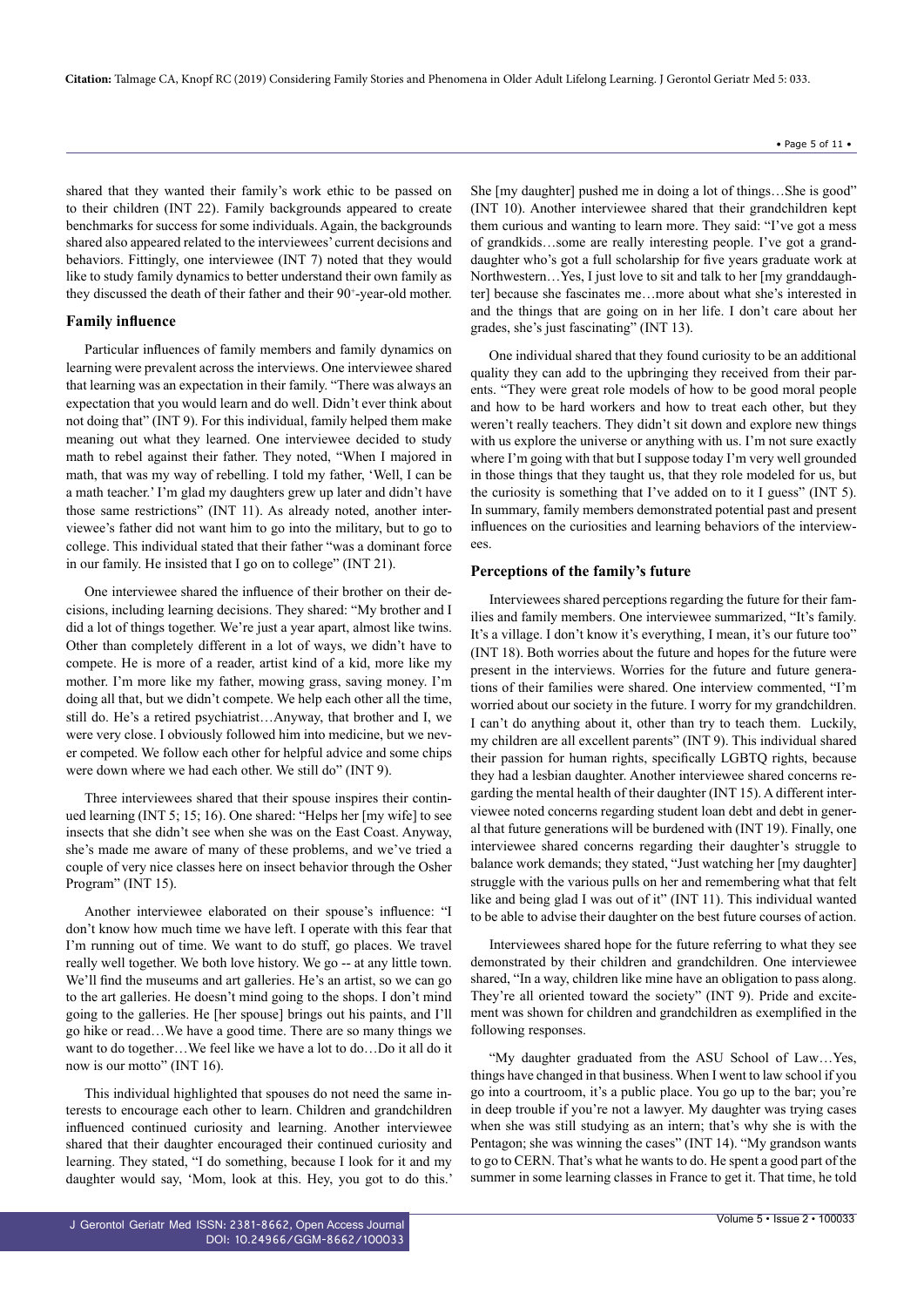me, 'The best time I had was when I got into a 15-minute conversation with a cab driver and I didn't realize I was speaking French.'… He's taken a lot of French in school. He was pretty well into the summer before he could actually do that" (INT 13).

Another interviewee enjoyed seeing their parenting skills passed on to the next generation, but also critiqued how their children were raising their grandchildren. "Each of our three children has two children, so we have six grandchildren. We see how they were brought up, some of our parenting skills have been adopted by our three sons, but there are some things that we see that really would like them to do differently, but we have to bite our tongues because it is their life. We do not interfere with their child-rearing of our grandchildren. Having said that, when they are away and we are looking after them…We say, 'You may have certain rules that your mommy and daddy have, when we are responsible for you, you need to follow our rules,' and they may be the same, in some instances they may be different" (INT 22).

In addition to passing down parenting skills and care for others, legacy was noted in particular by this same interviewee. They stated the following: "I think about the legacy that I will be leaving my children and grandchildren. My children have great respect for my wife and myself...my wife and I are completely different [regarding] parenting skills]. As a school teacher, she is more touchy-feely and always says you need to think about your words before you speak, because you cannot change something once it is said. I am more 'You better try your hardest at anything you do' I am more disciplined. I was a disciplinarian, she was the touchy-feely. It was a good combination for our children…It's the legacy that I think about a lot and what I'm leaving....how important certain values are that we have sort of inculcated not by telling him what to do, but by living our life. Children do not learn by what you tell them what to do, they learn by saying how you react in situations" (INT 22). While the interviewees, outside of interviewee 22, did not directly reference family legacy, it may be indirectly evident amongst the previous interviewee comments and the comments to follow.

#### **Family history**

Eight individuals specifically spoke about their family history. One interviewee did not see their family's circumstances apart from their family's history. Exemplifying and tying together both the family influence and family history categories, they commented, "We see the generations coming down. It's no accident that all this has happened" (INT 9). Three sub-codes were historical moments involving family members, cultural heritage, and genetic backgrounds.

Two historical moments were noted. One individual had a great grandfather who served in the U.S. Civil War (INT 9). Two individuals had fathers serve (INT 5; 21), and one had a brother serve in WWII (INT 8).

Three individuals elaborated on their cultural heritage. One commented on their Slavic heritage (INT 3). Another interviewee noted that their family had Finnish, Scottish, and French descent (INT 19). A different interviewee highlighted making meaning out of understanding culture and family history. "Every one of us lives in different cultures, a variety of different cultures. It's a familial culture, it's a work culture, and it's a social culture. There are different cultures, and they all have different unwritten rules. It's like the body language. Okay? I used to teach a class on that. People want to-- well, not

everybody, but I know that, at times, I want to reflect on my history. I want to understand it better. Understand it from a different point of view or context. I suspect that most people of my age have a rich history if given a chance to share it and/or reflect on it because we all have memories and those memories bring us joy and sorrow, but knowledge. It seems to me that at our age, we want to understand that history. They have to have meaning. I don't think any of us want to say we wasted our lives. How does it have meaning? In context. I think sometimes talking to other people can enrich your own history, your understanding of it" (INT 11).

Three comments specifically regarded family genes or DNA. "Finding your DNA. People may not realize that when they're investigating their own personal family story, they're looking into their family history. We are here because of things that happened in the past. We are the culmination of things that happened in the past" (INT 8). "I guess I just see that my parents and grandparents through us to them, I see it happen. That's very satisfying, probably the ultimate satisfaction for my life right now. Luckily, her uneducated smart father and lovely, not intellectually smart but life-smart mother passed it on to her genes. Mine and hers together had been quite successful" (INT 9). "My family had done a lot [genealogy research] on their own. I have been to the home in Virginia where the ancestors from England headed there, then traveled to Kentucky. Then my great grandfather was in the Union Army. He built a farm in Kentucky but he believed in Union and his neighbors, not so much. Well, he joined the Union Army. Well, eventually the neighbors were mad at him over that. He took a furlough and took his family and moved to Illinois… In a way. My grandfather was 12 years old and- in that wagon...They all were Kentuckians and they were proud of it. They'll have to get to Kentucky. We've been able to follow that without the ancestry.com" (INT 9).

Finally, one interviewee noted concerns regarding genes passed on related to health issues. They stated: "That's a worry of mine, my parents became very demented and they lived in a nursing home in very poor mental health for the last-- see my mother lived there 10 years, my dad lived there eight and it was bad, it was awful. That's a fear, so I wanted to get in my best strokes while I still have my brain, at least some of them" (INT 23).

In sum, these learners' curiosities regarding their family histories showcased processes of individual and family discovery, which sometimes accompanied desires to continue to learn more about their family history.

#### **Family changes**

Family changes were notable amongst a third of the interviews. Family changes included the death of a spouse (INT 4), divorce (INT 24), death of parent (INT 9), kids leaving home (INT 4), moving across the country (INT 6; 7; 10; 21), retirement (INT 4), having grandchildren (INT 4; 24) and having aging parents move into their homes or to their cities (INT 7; 9). These family changes were reflected in comments regarding the individuals' lives and the lives of their parents. These changes showcased sub-codes of achievement, resilience, expectations, and shifts in priorities.

These family changes provided notable reflective comments regarding feelings of achievement and resilience. "[A] lot of things happen that deflect or reflect back on you. I found a new a new lease in life, I'd say, now with my connection to another woman in my life.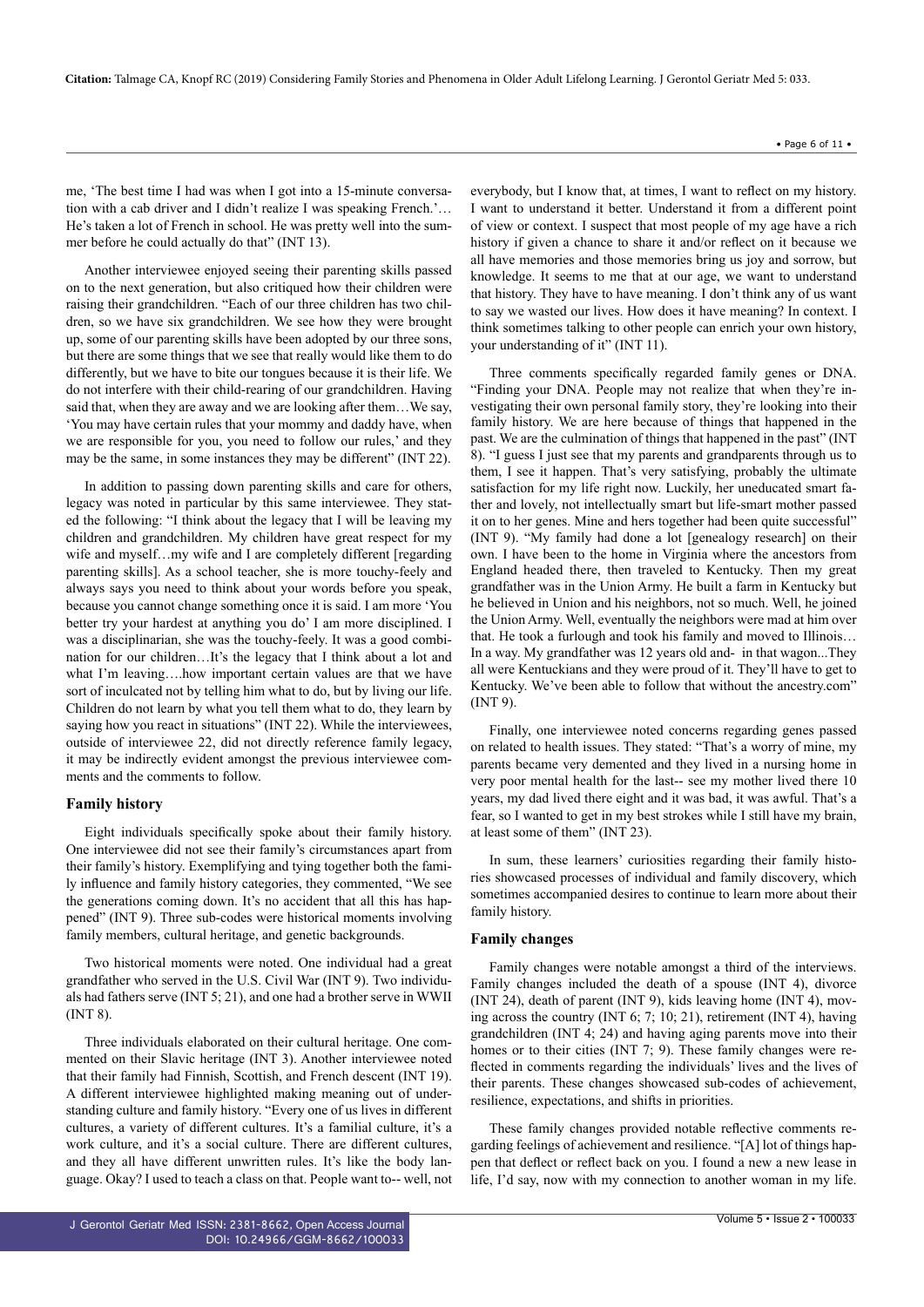That's made a big difference. Quite frankly, it's made a huge difference in my life. I see things differently, positively, so I'm encouraged about life and living and started my second childhood, so to say" (INT 4). "In retrospect, my daughter is one of my best achievements, if I can take credit for her. Phoenix has a place for her to grow up. Turned out to be really, really generous to her. It was a really great place for her to grow up. Had we stayed in Chicago, the opportunities that she had here, she would never have realized (INT 6). We moved…in '94. Again, I'm an only child. And there was never any point my mother would ever say, 'Don't do it.' Because first of all, she couldn't. She wasn't telling me what to do. But she recognized what an opportunity it was for us…But I learned a lot from that" (INT 7).

Another interviewee noted the importance of expecting changes as you age, which was evidenced through stories about their mother. They noted: "Especially in aging, you just plan on people moving in and out of your life all the time. When you meet somebody, you know they're going to be moving on…The bottom line is, at age 91, her [their mother's] set of friends now, include no one that she knew 10 years ago…Think beyond that because things change. In seeing all these 5 transitions that my mother has made, somewhat with our help, but nevertheless, she's the one that's making the transition. I think, 'You know what? If she can do it, I could do it too'" (INT 7).

Finally, one interviewee commented that their priorities shifted after their divorce and they noted that their priorities adjusted further after retirement. They stated: "You wake up one morning, and you just find out you're not worried about the same stuff, which is good. That's the good news of retirement, somewhat. People will talk about that. People love to talk about their grandchildren and so forth…They just express this great ecstasy involved with holding their infant grandchild and so forth. Then, if you stay with it, follow it for three minutes, 'Boy, I'm glad we could go home after four hours' and so forth. The ecstasy is what makes it ecstatic" (INT 24). They spoke of pride regarding their daughter having children, but also a sense of relief that they are not responsible for child-rearing responsibilities. Overall, the family changes noted by the interviewees were not marked by a great deal of negativity, but displayed optimism regarding moving forward from those changes.

#### **Family distance**

The interviewees shared comments regarding the distance of their families from them, which may be indicative of feelings of familial (social) support and isolation. One interviewee wanted to be close to their children and grandchildren and was willing to travel to them. "I would do it again because I wanted the children to know their grandparents and vice versa. That's what I did" (INT 9). A different interviewee shared anticipation for grandchildren, but was glad to have their youngest son closer as he completed an internship (INT 20).

One interviewee shared wanted to be close to their children, but also still wanted their own social life as well. They stated: "We'll be near one of our children, which is as you get older it's something you think about, and this particular family was the easiest one for us to be near of our three sons. We came out, looked around and decided to go to [their residential community] because it had…a clubhouse, a chance for social interaction" (INT 21).

Two interviewees (INT 3; 23) noted that they compensated for their distance from or poor relationships with family members by engaging more with friends and participating in activities. One interviewee noted: "I've had a lot of sadness in my life. My children aren't in my life at all, that's been incredibly sad for me. I just keep thinking of the children I've taught and the children I continue to read to and ways I can give with them. That's been a pretty good substitute. I'll never get over it really truly the sadness of that, but I compensate the best I can do every day" (INT 23). Another interviewee wanted to be close to their daughter, because their daughter dealt with mental illness and their relationship was currently strained (INT 15). Overall, the interviewees appeared to have come to terms with or enacted strategies to address any issues related to distance, but desires to be closer to family members was generally evident amongst the distance-related responses.

# **Family education**

Six interviews had comments regarding family education. These comments generally concerned their fathers and mothers. The comments showcase connections between family education and learning attitudes and choices. Because there were only five notations, the abridged comments reflecting family education are highlighted below.

"My parents didn't get to high school even, basically. They're from Chicago and they were immigrant parents. They didn't necessarily appreciate an education. [My sister] wanted to go to school, she went to school. She paid her own way; she lived at home. My brother did not want to go to school, but they paid his way. Then I went to school. I paid my way, and I paid room and board. It's a culture. It's a Slavic culture kind of thing. There was not a lot of encouragement as far education was concerned when I was growing up. Maybe that's why it's so important to me now, why I appreciate it so much now even" (INT 3).

"But they weren't great teachers; neither had college education, but our church involvement and just their role modeling gave us a good start (INT 5). My father had had an education at University of Illinois as a young man. My mother was very education and reading-oriented" (INT 8).

"Then you see these kids that are born in terrible situations, but they did get a set of good genes, somehow. They're not from educated people. I'm intrigued by very smart uneducated people. The world was full of them during the Depression. They were smart. My wife's father got through the eighth, grade but he was a very acting smart farmer. His sons, one won his PhD and it's agriculture-related things. His second son now runs a big farm. He went to university and majored in Agriculture, then came back and ran his very big operation. He's a very smart uneducated man and I'm intrigued by that. It also made the intellect genes that make our country what it is now. It came across the oceans…I'm intrigued by those things" (INT 9).

"Yes [she encouraged me to go to college]. I think she [my mother] was at the age-- I'm 89 so when she went to school you never--very few of them even finished high school and I think she went a couple years or so. My father--his father didn't like it because he wasn't going and my grandfather apparently had some drug stores or something, I don't know what it was….My father wanted to be an engineer and so he went all by himself to Rochester, New York and studied and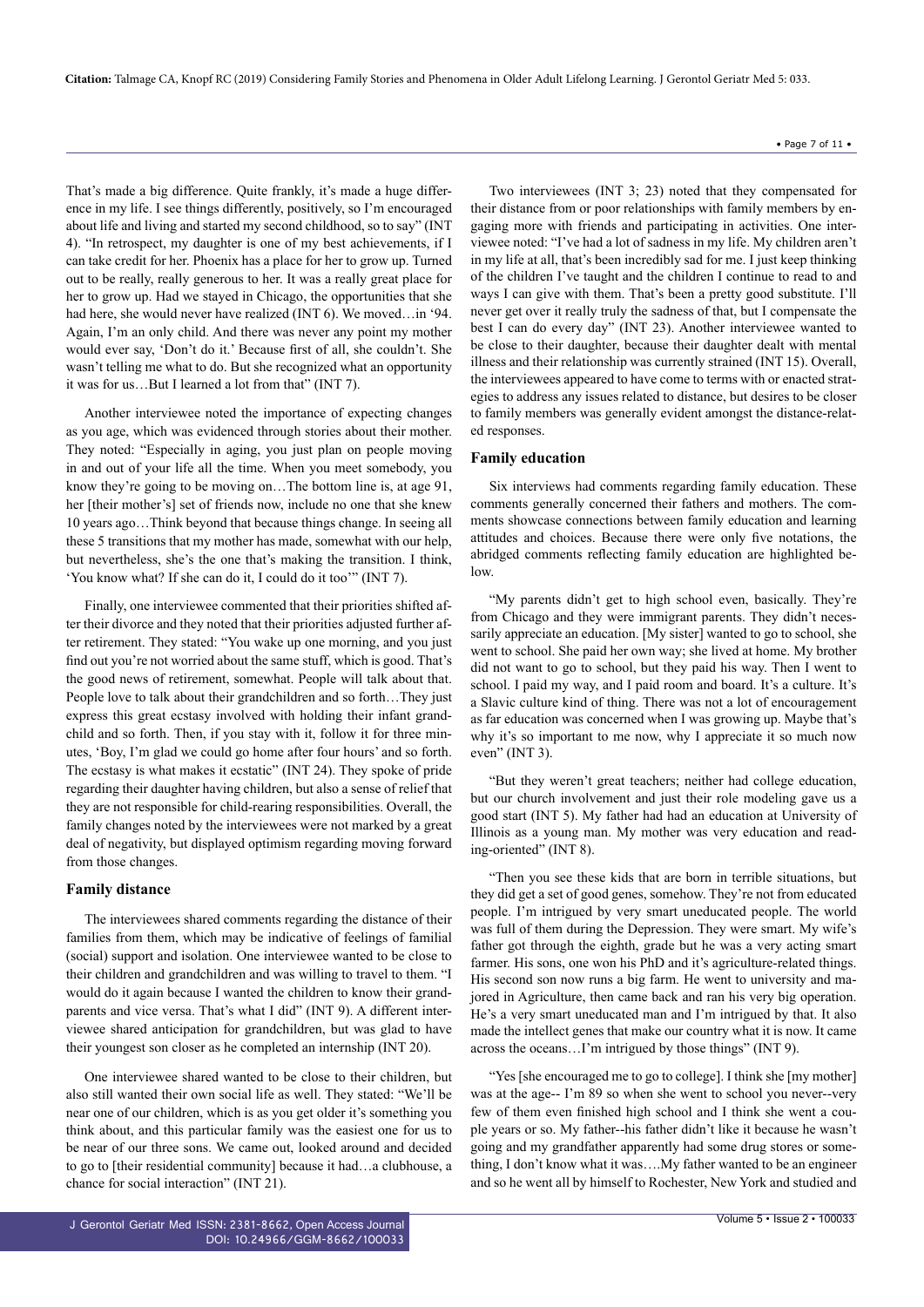graduated with the degree in engineering….He had about three jobs every day to keep him going. That's kind of guy he was" (INT 10).

"I came from a family of modest means and for various reasons I had a chance to go on to higher education. I had one brother. He was nine years older and he joined the Navy in World War II. He never finished the high school…When I was finishing high school, the Korean War was on. My father did not want me to go into the military and he was a dominant force in our family. He insisted that I go on to college" (INT 21).

Finally, one interviewee (INT 3) noted that shared the pride they had for their mother who went back to school. "My mom really appreciated it. I don't know it was girl thing I think, why it wasn't okay to support us in that regard although she did. She worked her whole life. We didn't have money either, but she worked until she retired. She retired early. Even though she didn't have her high school degree, she went back after she graduated, she got her GED. She went to LPN school at almost my age and got an LPN and started-- yes, they were very resourceful, and a lot of good things did happen…She wanted that for herself and I still have her LPN hat. She died at 93 and I still have the hat because that was so important to her" (INT 3).

Across all of the eight core codes, the interviewees noted pride in themselves and their families, despite any adversity their families may have faced in the past.

#### **Discussion**

The eight codes showcased across the interviews provide insights on where lifelong learning research and practice can further explore family influences as a mediator of learning disposition and the potential utility of drawing upon family themes in developing curricula for older adults. Linkages between these family codes and learning were directly and indirectly evident. In general, parents appear to be salient parts of individuals' stories and perceptions across the eight codes followed by children and grandchildren. The following discussion is organized by chunking together the eight codes with an intentional focus on integrating the codes and possible sub-codes into lifelong learning research and practice.

#### **Considering family stories, backgrounds, education and influence in lifelong learning**

Family phenomena influence the meaning learners make out of learning. The family stories found in this study showcase the importance of stories of family members, specifically parents, to older adult lifelong learners. The interviewees shared more stories and background information about their fathers than their mothers, which is worth investigating further and may be related to hierarchical or patriarchal family structures [7]. While both parents appeared influential on learning decisions, fathers were noted more regarding which topics to learn. At times, lifelong learners shared stories when they challenged their parents with their learning decisions and when their children challenged them. Interviewees noted a sense of pride regarding the learning and educational achievements of their parents given the eras in which their parents lived. These findings are consistent with prior research connecting family backgrounds and family experiences to learning decisions [12]. Furthermore, lifelong learners shared gratitude and appreciation for the achievements of their parents despite the challenges their families and parents faced growing up.

Lifelong learning can provide opportunities for older adult lifelong learners to write down and reflect on these stories. Such practice of writing and reflection can allow lifelong learners to express gratitude regarding their family members as well as experience and challenge nostalgic feelings. Through reflection, lifelong learners can explore the positive and negative behavior modeled to them by their parents. They can also reflect on how their family stories and family backgrounds connect with their current attitudes and behaviors, which include lifelong learning interests. Family size and birth order appear not as important to the lifelong learners interviewed; however, the communities from which the interviewees' families hailed appeared relevant. The interviewees could identify how their backgrounds influence which family aspects are passed on to future generations.

Regarding family background specifically, older adults (possibly through storytelling) can explore their family dynamics further. Lifelong learning institutes can put on courses on family dynamics, which may be of interest to older adult learners. Family dynamics are particular interesting given that spouses are very influential regarding learning decisions. Other relatives, such as parents, siblings, children and grandchildren, were noted as influential, but spouses were noted more. All of these individuals might be engaged in intergenerational learning experiences; however, overcoming barriers to learning, such as distance (discussed later) must be considered. Furthermore, family dynamics, as a course topic, has been discussed in the literature regarding older adult volunteerism [35], but such a course topic is not readily apparent in the older adult lifelong learning literature.

# **Considering family changes, distances, and futures in lifelong learning**

Lifelong learners have worries and hopes for the future of society and their family members. The comments made regarding their children and child-rearing of their grandchildren indicated a focus on hope. These comments showcased the transfer of family skills (e.g., parenting) and values (e.g., care for others and human rights). Lifelong learning programs can help individuals reflect on how these skills and values are passed on.

In order to address worries and leverage hopes, the comments made regarding family changes carry insights for lifelong learning programming. Lifelong learners shared stories of how their parents, as well as themselves, learned to: (1) expect change; (2) overcome challenges; (3) shift priorities; and, (4) build up resilience within themselves and in their families. Intergenerational learning experiences may provide meaningful ways to accomplish these four learning outcomes, but more research and practice insights are needed. The comments regarding distance show the importance of embracing ICT and other tools to overcome barriers to lifelong learning [1,26]. Innovative intergenerational programs can be built around family storytelling, which may help improve family relationships. These innovative programs will also require more research and testing in practice.

#### **Considering family history in lifelong learning**

Genealogy and family history research programs can be value-added programs to lifelong learners and lifelong learning institutes. Lifelong learners in this study showed affinity for historical moments involving family members, cultural heritage and genetic backgrounds. Courses on history and culture are common topics of interest in older adult lifelong learning [14,22]. Lifelong learners' genetic interests in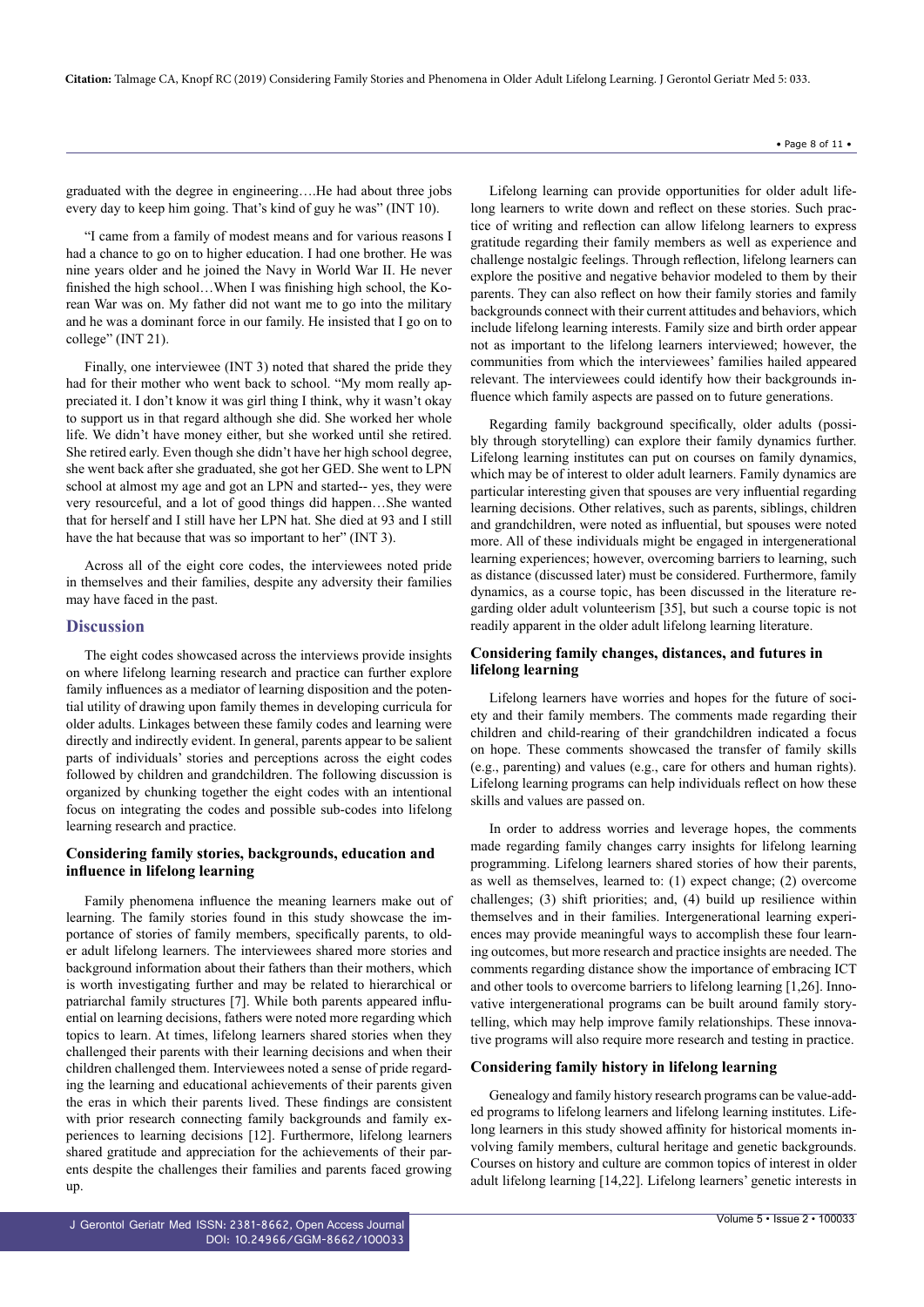this study did not just concern historical lines, but health indicators as well. While lifelong learning courses have often explored family trees and genealogical discovery [21,22], courses focused on particular families' genealogies and health variables are likely scant. Courses that explore connections between family genetics and health may be interesting course offerings, and these courses could possibly lean more on making meaning out of the health aspects than only the family aspects as well.

#### **Conclusion**

Where is the place for family phenomena in lifelong learning research and practice? This study provides insights regarding the importance of family backgrounds, changes, distance, education, futures, history, influence and stories to lifelong learners. Family stories appeared especially important in this study. This study is shared in hopes that more research will be undertaken to explore family variables and their relations to lifelong learning and individual well-being in older adulthood. This study's authors hope that informed lifelong learning practices that integrate family aspects will be developed and tested as well.

This study was exploratory in nature. The study authors did not go looking for family phenomena, but they elucidated such phenomena anyways. Future researchers and practitioners would be wise not to overlook the importance of family to older adult lifelong learners in their future endeavors.

#### **Acknowledgement**

The authors thank Dr. Mikulas Pstross for his help with the research process and initial coding of the interview transcripts. They also thank the Osher Lifelong Learning Institute staff and volunteers at Arizona State University for their assistance with this study. Finally, the authors thank the study participants and their families for providing many rich discussions that led to this writing.

#### **Conflict of Interest**

There are no conflicts of interest to declare.

#### **References**

- 1. [Hansen RJ, Talmage CA, Thaxton SP, Knopf RC \(2019\) Barriers to](https://www.ncbi.nlm.nih.gov/pubmed/30688166) [Age-Friendly Universities \(AFU\): Lessons from Osher Lifelong Learning](https://www.ncbi.nlm.nih.gov/pubmed/30688166) [Institute demographics and perceptions. Gerontol Geriatr Educ 40: 221-](https://www.ncbi.nlm.nih.gov/pubmed/30688166) [243.](https://www.ncbi.nlm.nih.gov/pubmed/30688166)
- 2. [Slowey M \(2008\) Age is just a number? Rethinking learning over the life](https://core.ac.uk/download/pdf/147600314.pdf)[course. Ageing Horizons: 22-30.](https://core.ac.uk/download/pdf/147600314.pdf)
- 3. [Tornstam, L \(2011\) Maturing into gerotranscendence. Journal of Transper](http://www.atpweb.org/jtparchive/trps-43-11-02-166.pdf)[sonal Psychology 43: 166-180.](http://www.atpweb.org/jtparchive/trps-43-11-02-166.pdf)
- 4. [Lamb S \(2014\) Permanent personhood or meaningful decline? Toward a](https://www.ncbi.nlm.nih.gov/pubmed/24655672) [critical anthropology of successful aging. J Aging Stud 29: 41-52.](https://www.ncbi.nlm.nih.gov/pubmed/24655672)
- 5. [Peng D Fei W \(2013\) Productive Ageing in China: Development of Con](https://link.springer.com/article/10.1007/s12126-012-9169-9)[cepts and Policy Practice. Ageing International 38: 4-14.](https://link.springer.com/article/10.1007/s12126-012-9169-9)
- 6. [Feist HR, Parker K, Hugo G \(2012\) Older and Online: Enhancing social](http://ci-journal.net/index.php/ciej/article/view/818) [connections in Australian rural places. The Journal of Community Infor](http://ci-journal.net/index.php/ciej/article/view/818)[matics \(Vol 8\).](http://ci-journal.net/index.php/ciej/article/view/818)
- 7. [Krašovec SJ, Kump S \(2009\) Adult learning activities, social networks and](https://www.researchgate.net/publication/233231231_Adult_learning_activities_social_networks_and_different_neighbourhoods) [different neighbourhoods. European Societies 11: 257-282.](https://www.researchgate.net/publication/233231231_Adult_learning_activities_social_networks_and_different_neighbourhoods)
- Page 9 of 11 •
- 8. [Kanayama T \(2003\) Ethnographic Research on the Experience of Japanese](https://journals.sagepub.com/doi/10.1177/1461444803005002007) [Elderly People Online. New Media & Society 5: 267-288.](https://journals.sagepub.com/doi/10.1177/1461444803005002007)
- 9. [Lightfoot K, Brady EM \(2005\) Transformations Through Teaching and](https://journals.sagepub.com/doi/abs/10.1177/1541344605276667?journalCode=jtda) [Learning: The Story of Maine's Osher Lifelong Learning Institute. Journal](https://journals.sagepub.com/doi/abs/10.1177/1541344605276667?journalCode=jtda) [of Transformative Education 3: 221-235.](https://journals.sagepub.com/doi/abs/10.1177/1541344605276667?journalCode=jtda)
- 10. [Hansen RJ, Brady EM, Thaxton SP \(2016\) Demographic and Behavioral](https://eric.ed.gov/?id=EJ1094326) [Characteristics of Osher Lifelong Learning Institute Members. The Jour](https://eric.ed.gov/?id=EJ1094326)[nal of Continuing Higher Education 64: 42-50.](https://eric.ed.gov/?id=EJ1094326)
- 11. [Talmage CA, Mark R, Slowey M, Knopf RC \(2016\) Age Friendly Univer](https://www.tandfonline.com/doi/abs/10.1080/02601370.2016.1224040)[sities and engagement with older adults: moving from principles to prac](https://www.tandfonline.com/doi/abs/10.1080/02601370.2016.1224040)[tice. International Journal of Lifelong Education 35: 537-554.](https://www.tandfonline.com/doi/abs/10.1080/02601370.2016.1224040)
- 12. [Chen Z, Liu Y \(2019\) The different style of lifelong learning in China and](https://www.sciencedirect.com/science/article/pii/S0883035518320305) [the USA based on influencing motivations and factors. International Jour](https://www.sciencedirect.com/science/article/pii/S0883035518320305)[nal of Educational Research 95: 13-25.](https://www.sciencedirect.com/science/article/pii/S0883035518320305)
- 13. [Narushima M, Liu J, Diestelkamp N \(2017\) I Learn, Therefore I am: A](https://www.ncbi.nlm.nih.gov/pubmed/28449054) [Phenomenological Analysis of Meanings of Lifelong Learning for Vulner](https://www.ncbi.nlm.nih.gov/pubmed/28449054)[able Older Adults. Gerontologist 58: 696-705.](https://www.ncbi.nlm.nih.gov/pubmed/28449054)
- 14. [Talmage CA, Lacher RG, Pstross M, Knopf RC, Burkhart KA \(2015\) Cap](https://journals.sagepub.com/doi/abs/10.1177/0741713615577109)[tivating Lifelong Learners in the Third Age: Lessons Learned From a Uni](https://journals.sagepub.com/doi/abs/10.1177/0741713615577109)[versity-Based Institute. Adult Education Quarterly 65: 232-249.](https://journals.sagepub.com/doi/abs/10.1177/0741713615577109)
- 15. [Hancock A \(2012\) 'Careers as voyages of self-discovery': why men return](https://www.tandfonline.com/doi/abs/10.1080/0158037X.2011.609164?journalCode=csce20) [to education. Studies in Continuing Education 34: 191-206.](https://www.tandfonline.com/doi/abs/10.1080/0158037X.2011.609164?journalCode=csce20)
- 16. [Formosa M, Galea RC, Bonello RF \(2014\) Older men learning through](https://www.researchgate.net/publication/277664559_Older_men_learning_through_religious_and_political_affiliations_Case_studies_from_Malta) [religious and political affiliations: Case studies from Malta. Andragoška](https://www.researchgate.net/publication/277664559_Older_men_learning_through_religious_and_political_affiliations_Case_studies_from_Malta) [spoznanja 20: 57-69.](https://www.researchgate.net/publication/277664559_Older_men_learning_through_religious_and_political_affiliations_Case_studies_from_Malta)
- 17. [Formosa M, Krašovec SJ, Schmidt-Hertha B \(2014\) Conclusion: Policy](https://www.springer.com/gp/book/9789462099029) [Futures in Older Adult Education and Intergenerational Learning. In: Her](https://www.springer.com/gp/book/9789462099029)[tha BS, Krasovec SJ, Formosa M \(eds.\). Learning across generations in](https://www.springer.com/gp/book/9789462099029) [Europe: Contemporary issues in older adult education. Sense Publishers](https://www.springer.com/gp/book/9789462099029) [Rotterdam, Netherlands: 216.](https://www.springer.com/gp/book/9789462099029)
- 18. [Rubinstein RL, Girling LM, de Medeiros K, Brazda M, Hannum S \(2015\)](https://www.ncbi.nlm.nih.gov/pubmed/24704718) [Extending the Framework of Generativity Theory Through Research: A](https://www.ncbi.nlm.nih.gov/pubmed/24704718) [Qualitative Study. Gerontologist 55: 548-559.](https://www.ncbi.nlm.nih.gov/pubmed/24704718)
- 19. [Erikson EH \(1964\) Childhood and society \(2ndedn.\). Norton, New York,](https://openlibrary.org/books/OL21301818M/Childhood_and_society.) [USA: 445.](https://openlibrary.org/books/OL21301818M/Childhood_and_society.)
- 20. [Dipardo A, Schnack P \(2004\) Expanding the web of meaning: Thought](https://ila.onlinelibrary.wiley.com/doi/abs/10.1598/RRQ.39.1.3) [and emotion in an intergenerational reading and writing program. Reading](https://ila.onlinelibrary.wiley.com/doi/abs/10.1598/RRQ.39.1.3) [Research Quarterly 39: 14-37.](https://ila.onlinelibrary.wiley.com/doi/abs/10.1598/RRQ.39.1.3)
- 21. [Hart D \(2018\) Other Ways of Knowing: The Intersection of Education](https://www.mdpi.com/2313-5778/2/2/18) [when Researching Family Roots. Genealogy 2: 18.](https://www.mdpi.com/2313-5778/2/2/18)
- 22. [Hershkovitz A, Hardof-Jaffe S \(2017\) Genealogy as a lifelong learning](https://www.tandfonline.com/doi/abs/10.1080/14927713.2017.1399817?journalCode=rloi20) [endeavor. Leisure/Loisir 41: 535-560.](https://www.tandfonline.com/doi/abs/10.1080/14927713.2017.1399817?journalCode=rloi20)
- 23. [Olesen HS \(2015\) Life history approach: Biographies and psycho-societal](https://pdfs.semanticscholar.org/842d/a3dc3a2c876817b5eada37e60a5c9eb73d22.pdf?_ga=2.119111564.409368005.1563343885-710876305.1560924140) [interpretation. Culture, Biography & Lifelong Learning 1: 1-18.](https://pdfs.semanticscholar.org/842d/a3dc3a2c876817b5eada37e60a5c9eb73d22.pdf?_ga=2.119111564.409368005.1563343885-710876305.1560924140)
- 24. [Thornton JE \(2003\) Life-span learning: A developmental perspective. Int J](https://www.ncbi.nlm.nih.gov/pubmed/14977240) [Aging Hum Dev 57: 55-76.](https://www.ncbi.nlm.nih.gov/pubmed/14977240)
- 25. [Hatton-Yeo A, Ohsako T \(2000\) Intergenerational Programmes: Public](https://eric.ed.gov/?id=ED458364) [Policy and Research Implications: An International Perspective. UNESCO](https://eric.ed.gov/?id=ED458364) [Institute for Education, Hamburg, Germany: 73.](https://eric.ed.gov/?id=ED458364)
- 26. [Hansen RJ, Talmage CA, Thaxton SP, Knopf RC \(2019\) Enhancing older](https://www.ncbi.nlm.nih.gov/pubmed/31116688) [adult access to lifelong learning institutes through technology-based in](https://www.ncbi.nlm.nih.gov/pubmed/31116688)[struction: A brief report. Gerontol Geriatr Educ 22: 1-10.](https://www.ncbi.nlm.nih.gov/pubmed/31116688)
- 27. [Formosa M \(2014\) Lifelong Learning in Later Life: Policies and Practices.](https://link.springer.com/chapter/10.1007/978-94-6209-902-9_2) [In: Krašovec SJ, Formosa M, Schmidt-Hertha B \(eds.\). Learning across](https://link.springer.com/chapter/10.1007/978-94-6209-902-9_2) [Generations in Europe. Research on the Education and Learning of Adults.](https://link.springer.com/chapter/10.1007/978-94-6209-902-9_2) [Sense Publishers, Rotterdam, Netherlands: 11-21.](https://link.springer.com/chapter/10.1007/978-94-6209-902-9_2)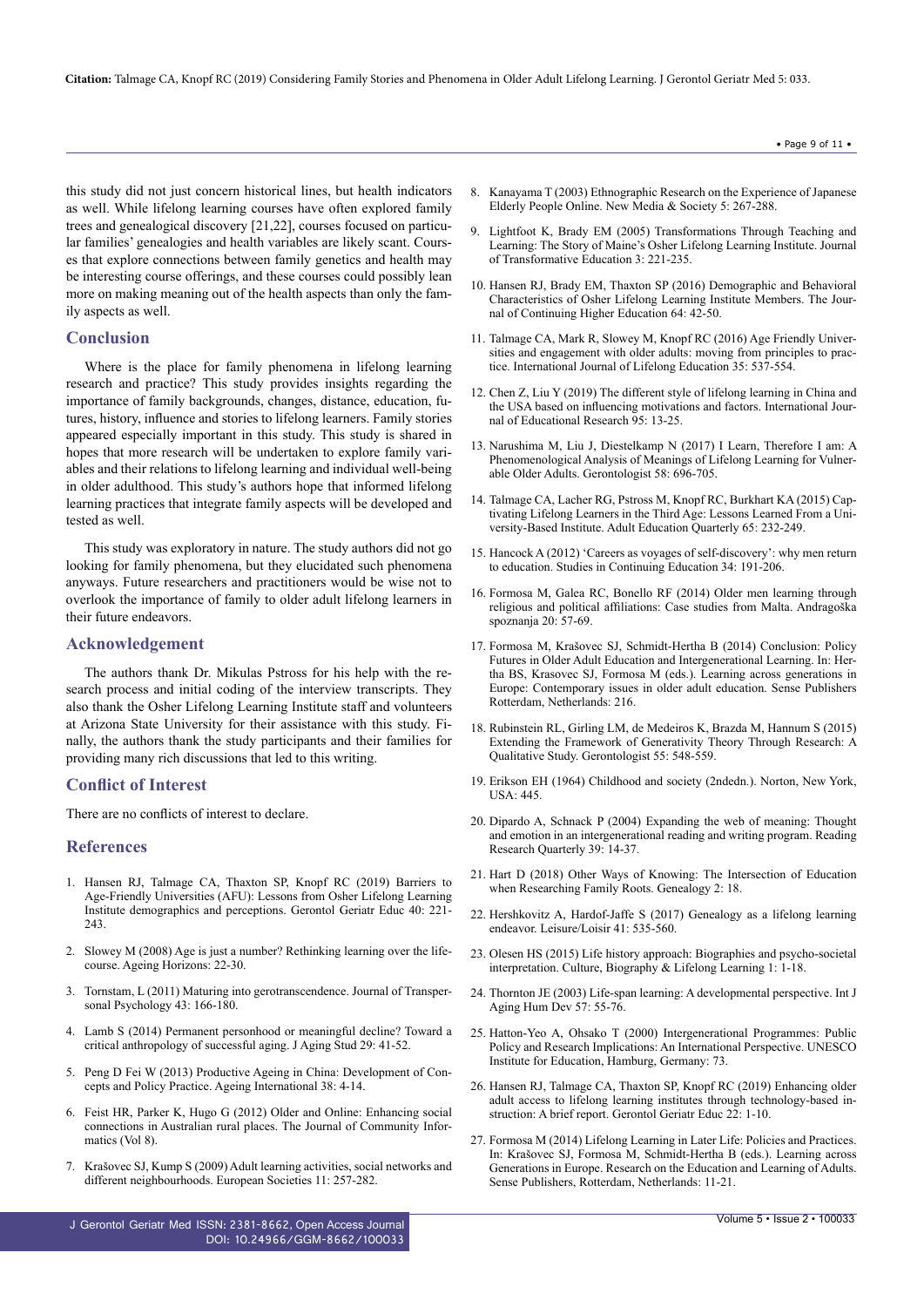**Citation:** Talmage CA, Knopf RC (2019) Considering Family Stories and Phenomena in Older Adult Lifelong Learning. J Gerontol Geriatr Med 5: 033.

- 28. [Pstross M, Corrigan T, Knopf RC, Sung H, Talmage CA, et al. \(2017\)](https://link.springer.com/article/10.1007/s10755-016-9371-x) [The Benefits of Intergenerational Learning in Higher Education: Lessons](https://link.springer.com/article/10.1007/s10755-016-9371-x) [Learned from Two Age Friendly University Programs. Innovative Higher](https://link.springer.com/article/10.1007/s10755-016-9371-x) [Education 42: 157-171.](https://link.springer.com/article/10.1007/s10755-016-9371-x)
- 29. [Schmidt-Hertha B \(2014\) Different concepts of generation and their im](https://link.springer.com/chapter/10.1007/978-94-6209-902-9_12)[pact on intergenerational Learning. In: Schmidt-Hertha B, Krašovec SJ,](https://link.springer.com/chapter/10.1007/978-94-6209-902-9_12) [Formosa M \(eds.\). Learning across Generations in Europe. Research on](https://link.springer.com/chapter/10.1007/978-94-6209-902-9_12) [the Education and Learning of Adults. Sense Publishers, Rotterdam, Neth](https://link.springer.com/chapter/10.1007/978-94-6209-902-9_12)[erlands. 145-154.](https://link.springer.com/chapter/10.1007/978-94-6209-902-9_12)
- 30. [Berger W \(2014\) A More Beautiful Question: The Power of Inquiry to](https://www.bloomsbury.com/us/a-more-beautiful-question-9781620401460/) [Spark Breakthrough Ideas \(1stedn\). Bloomsbury Publishing, New York,](https://www.bloomsbury.com/us/a-more-beautiful-question-9781620401460/) [USA.](https://www.bloomsbury.com/us/a-more-beautiful-question-9781620401460/)
- 31. [Talmage CA, Knopf RC \(2018\) Wisdom and curiosity among older learn](http://www.lidsen.com/journals/geriatrics/geriatrics-02-04-025)[ers: Elucidating themes of well-being from beautiful questions in older](http://www.lidsen.com/journals/geriatrics/geriatrics-02-04-025) [adulthood. OBM Geriatrics 2: 025.](http://www.lidsen.com/journals/geriatrics/geriatrics-02-04-025)
- 32. [Dahlstrom TR, Talmage CA \(2018\) Entrepreneurial skills for sustainable](https://www.tandfonline.com/doi/abs/10.1080/15575330.2018.1491613?journalCode=rcod20) [small business: An exploratory study of SCORE, with comparison. Com](https://www.tandfonline.com/doi/abs/10.1080/15575330.2018.1491613?journalCode=rcod20)[munity Development 49: 450-468.](https://www.tandfonline.com/doi/abs/10.1080/15575330.2018.1491613?journalCode=rcod20)
- 33. [Hsieh HF, Shannon SE \(2005\) Three approaches to qualitative content](https://www.ncbi.nlm.nih.gov/pubmed/16204405) [analysis. Qual Health Res 15: 1277-1288.](https://www.ncbi.nlm.nih.gov/pubmed/16204405)
- 34. [Lietz CA, Zayas LE \(2010\) Evaluating qualitative research for social work](http://ksumsc.com/download_center/Archive/3rd/432/Male/First%20semester/Research/13-Qualitative%20Research_/13-589-5582-1-PB.pdf) [practitioners. Advances in Social Work 11: 188-202.](http://ksumsc.com/download_center/Archive/3rd/432/Male/First%20semester/Research/13-Qualitative%20Research_/13-589-5582-1-PB.pdf)
- 35. [Mui AC, Glajchen M, Chen H, Sun J \(2013\) Developing an Older](https://www.ncbi.nlm.nih.gov/pubmed/23645945) [Adult Volunteer Program in a New York Chinese Community: An Evi](https://www.ncbi.nlm.nih.gov/pubmed/23645945)[dence-Based Approach. Ageing Int 38: 108-121.](https://www.ncbi.nlm.nih.gov/pubmed/23645945)